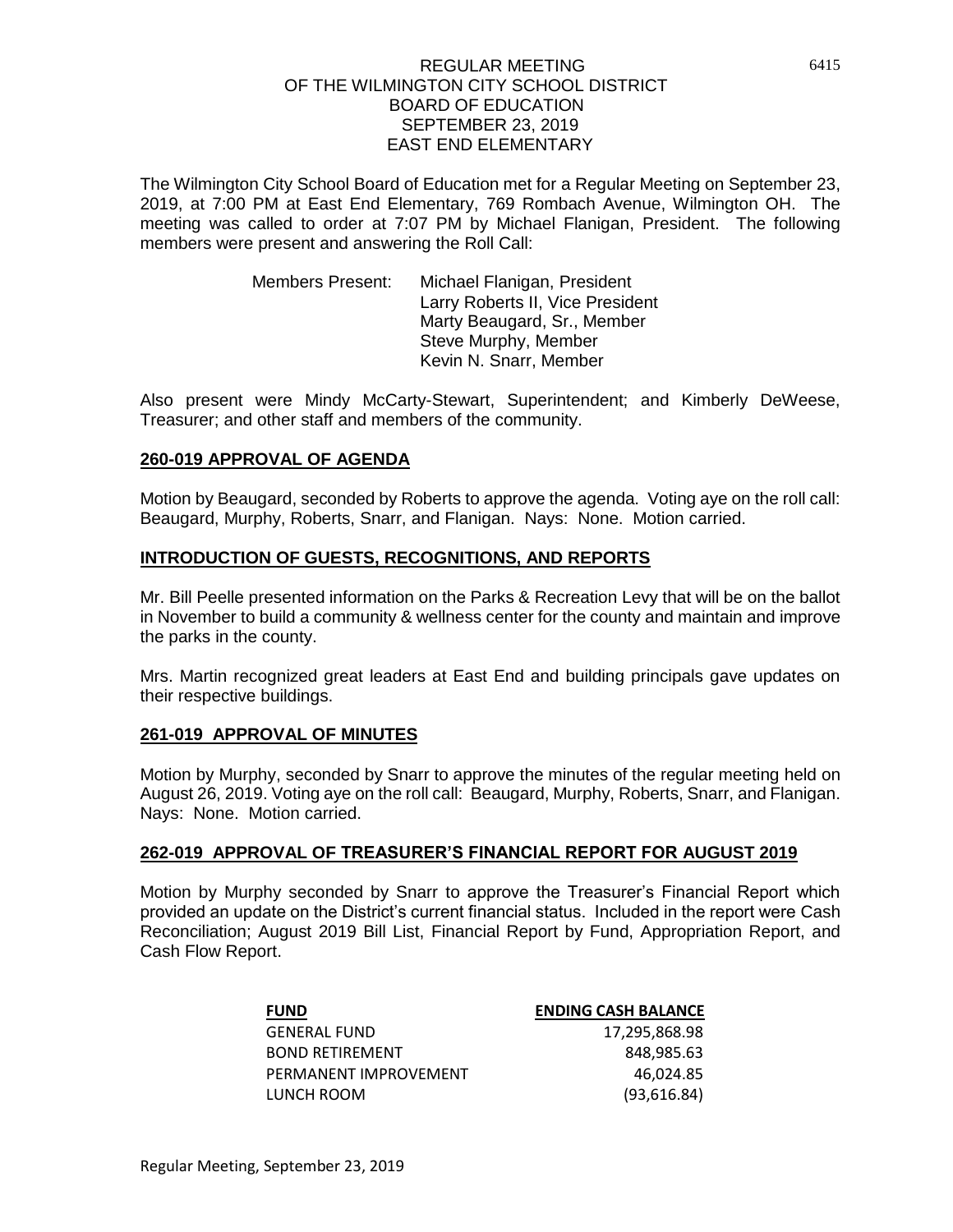| PRINCIPALS' FUNDS                     | 86,458.10       |
|---------------------------------------|-----------------|
| <b>LOCAL GRANTS</b>                   | 47,455.11       |
| <b>TOURNAMENT FUND</b>                | 0.00            |
| <b>CLASSROOM FACILITIES (.5 MILL)</b> | 616,045.42      |
| <b>STUDENT ACTIVITIES</b>             | 105,692.26      |
| <b>ATHLETICS</b>                      | 23,481.15       |
| <b>ATHLETICS FUNDRAISERS</b>          | 41,251.28       |
| STATE AND FEDERAL GRANTS              | $(62,041.25)^*$ |
| <b>TOTAL OF ALL FUNDS</b>             | 18,955.604.69   |

\*Federal Funds have been requested.

Voting aye on the roll call: Beaugard, Murphy, Roberts, Snarr, and Flanigan. Nays: None. Motion carried.

## **263-019 APPROVAL OF PERMANENT APPROPRIATIONS FOR FY2020**

Motion by Murphy, seconded by Snarr to approve the permanent appropriations for FY2020. Voting aye on the roll call: Beaugard, Murphy, Roberts, Snarr, and Flanigan. Nays: None. Motion carried.

### **264-019 APPROVAL OF DONATIONS**

Motion by Murphy, seconded by Snarr to approve the following donations:

- 1. Donation of \$500 from Pat Swindler for Chromebook fee scholarships
- 2. Donation of \$50 from Margaret Rector for Chromebook fee scholarships.

Voting aye on the roll call: Beaugard, Murphy, Roberts, Snarr, and Flanigan. Nays: None. Motion carried.

## **265-019 APPROVAL OF EARLY GRADUATION REQUEST**

Motion by Beaugard, seconded by Murphy to approve early graduation for Jaysun Mountjoy, pending completion of all graduation requirements. Voting aye on the roll call: Beaugard, Murphy, Roberts, Snarr, and Flanigan. Nays: None. Motion carried.

## **266-019 APPROVAL OF MEMORANDUM OF UNDERSTANDING / SOLUTIONS**

Motion by Beaugard, seconded by Roberts to approve a Memorandum of Understanding with Solutions Community Counseling and recovery Centers to provide prevention services to Wilmington City Schools community (students, faculty/staff, and parents) at the elementary, middle, and high school levels during 2019-2020 school year. Voting aye on the roll call: Beaugard, Murphy, Roberts, Snarr, and Flanigan. Nays: None. Motion carried.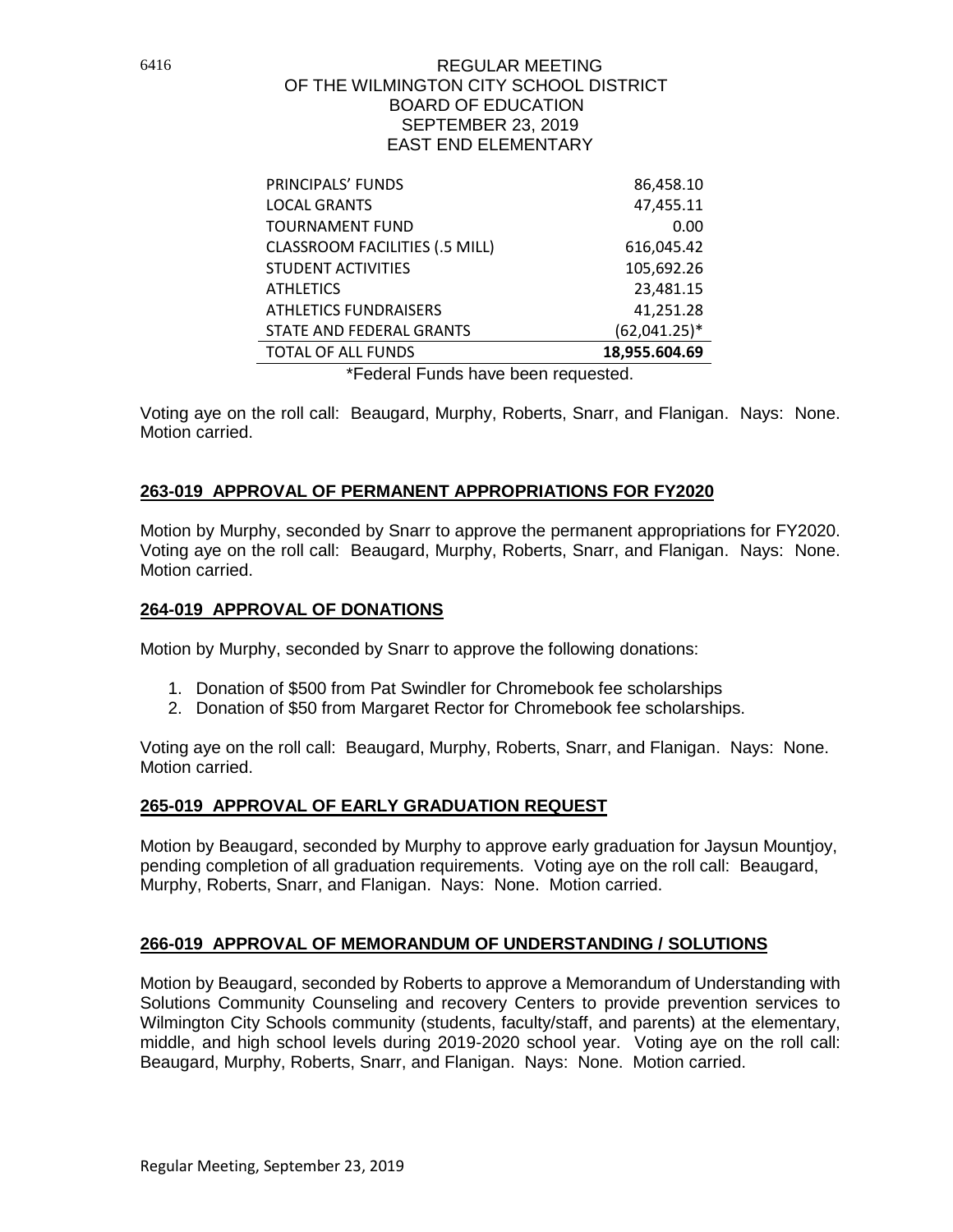### **267-019 APPROVAL OF OVERNIGHT/OUT-OF-STATE FIELD TRIP / FFA CONVENTION**

Motion by Snarr, seconded by Beaugard to approve an overnight/out-of-state field trip request for FFA students to attend the National FFA Convention in Indianapolis, IN. Students will depart October 30, 2019 and will return November 2, 2019. Voting aye on the roll call: Beaugard, Murphy, Roberts, Snarr, and Flanigan. Nays: None. Motion carried.

## **268-019 APPROVAL OF CONTRACTED SERVICE AGREEMENT / BUTLER COUNTY ESC**

Motion by Murphy, seconded by Beaugard to approve a contracted service agreement with Butler County Educational Service Center to provide Behavioral Coaching for our District for up to 5 days between September 11, 2019 and May 30, 2020. Voting aye on the roll call: Beaugard, Murphy, Roberts, Snarr, and Flanigan. Nays: None. Motion carried.

# **269-019 APPROVAL OF SUPPLEMENTAL CONTRACTS / 2019-20**

Motion by Roberts, seconded by Murphy to approve the following supplemental contracts for the 2019-20 school year pending all requirements for employment. Salaries are per the WEA negotiated supplemental salary schedule.

| Educator Mentor (2)                                                           | \$ | 1,000                                              |
|-------------------------------------------------------------------------------|----|----------------------------------------------------|
| <b>Resident Educator Mentor (2)</b>                                           |    | 1,000                                              |
| <b>Courtney Caparso</b><br>Amy Cochran<br><b>Resident Educator Mentor (2)</b> |    | 1,000                                              |
| Jennifer Hatfield<br><b>Resident Educator Mentor</b>                          |    | 500                                                |
| <b>Resident Educator Mentor (3)</b>                                           |    | 1,500                                              |
| <b>Resident Educator Mentor</b>                                               | \$ | 500                                                |
| <b>Resident Educator Mentor</b>                                               |    | 500                                                |
| <b>Resident Educator Mentor</b>                                               |    | 500                                                |
| <b>Resident Educator Mentor (2)</b>                                           |    | 1,000                                              |
| <b>Resident Educator Mentor (2)</b>                                           | \$ | 1,000                                              |
| <b>Resident Educator Mentor (4)</b>                                           | \$ | 2,000                                              |
| Freshman Class Advisor                                                        | \$ | 688                                                |
| Denver Student Council Adv.                                                   | \$ | 688                                                |
| East End Student Council Adv. (.5)                                            |    | 344                                                |
| East End Student Council Adv. (.5)                                            | \$ | 344                                                |
| Holmes Student Council Adv. (.5)                                              | \$ | 344                                                |
| Holmes Student Council Adv. (.5)                                              | \$ | 344                                                |
| Swimming Head Coach                                                           |    | 3,096                                              |
| Varsity Girls Basketball Coach                                                | \$ | 5,758                                              |
| Varsity Girls Basketball Asst.                                                | \$ | 3,421                                              |
| Varsity Boys Basketball Coach                                                 | \$ | 5,758                                              |
| <b>Bowling Coach Assistant</b>                                                | \$ | 1,507                                              |
| <b>Varsity Wrestling Assistant</b>                                            | \$ | 2,392                                              |
|                                                                               |    | \$<br>\$<br>\$<br>\$<br>\$<br>\$<br>\$<br>\$<br>\$ |

Voting aye on the roll call: Beaugard, Murphy, Roberts, Snarr, and Flanigan. Nays: None. Motion carried.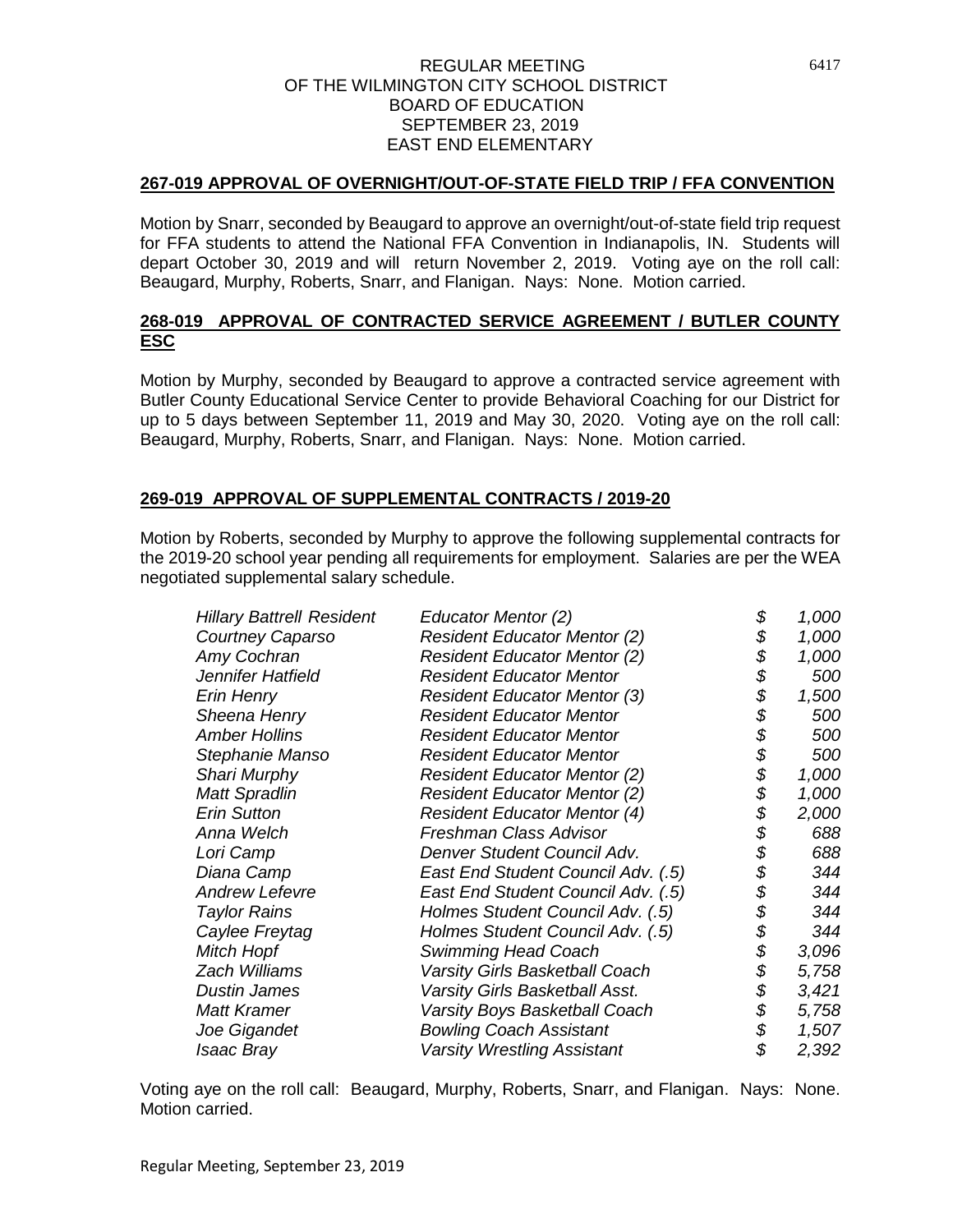## **270-019 ACCEPTANCE OF RESIGNATIONS / 2019-20**

Motion by Roberts, seconded by Murphy to accept the following resignations for the 2019-20 school year:

*Barbara Byrne, WMS Teacher (retirement) Effective 5/31/2020 Erin Kaylor, WMS Teacher Effective 9/17/2019*

Voting aye on the roll call: Beaugard, Murphy, Roberts, Snarr, and Flanigan. Nays: None. Motion carried.

### **271-019 APPROVAL OF EMPLOYMENT / SUBSTITUTE TEACHERS / 2019-20**

Motion by Roberts, seconded by Murphy to approve employment of the following substitute teachers on an as needed basis for the 2019-20 school year. Salary will be at the board approved substitute rate.

> *Glenn Brewer Kristenne Page Brantley Milburn Jaiden Newbry*

Voting aye on the roll call: Beaugard, Murphy, Roberts, Snarr, and Flanigan. Nays: None. Motion carried.

#### **272-019 APPROVAL OF EMPLOYMENT / APEX LEARNING / 2019-20**

Motion by Roberts, seconded by Murphy to approve the following individuals as teachers for Apex Learning Virtual School for the 2019-20 school year. Teachers will be assigned to courses on an as-needed basis.

> *Nikki Killen Dillon Oney Ken Platt Jessica Shelton Lauren Spires Matt Spradlin Zach Williams*

*Zachary Black Doug Cooper Cindy Culberson Matt Geggie Sheena Henry Christy Matheny*

Voting aye on the roll call: Beaugard, Murphy, Roberts, Snarr, and Flanigan. Nays: None. Motion carried.

#### **273-019 APPROVAL OF EMPLOYMENT / SUBSTITUTE AIDES / 2019-20**

Motion by Beaugard, seconded by Murphy to approve the following as substitute aides for the 2019-20 school year pending completion of all requirements of employment.

*Hailey McEvoy Ashley Byington*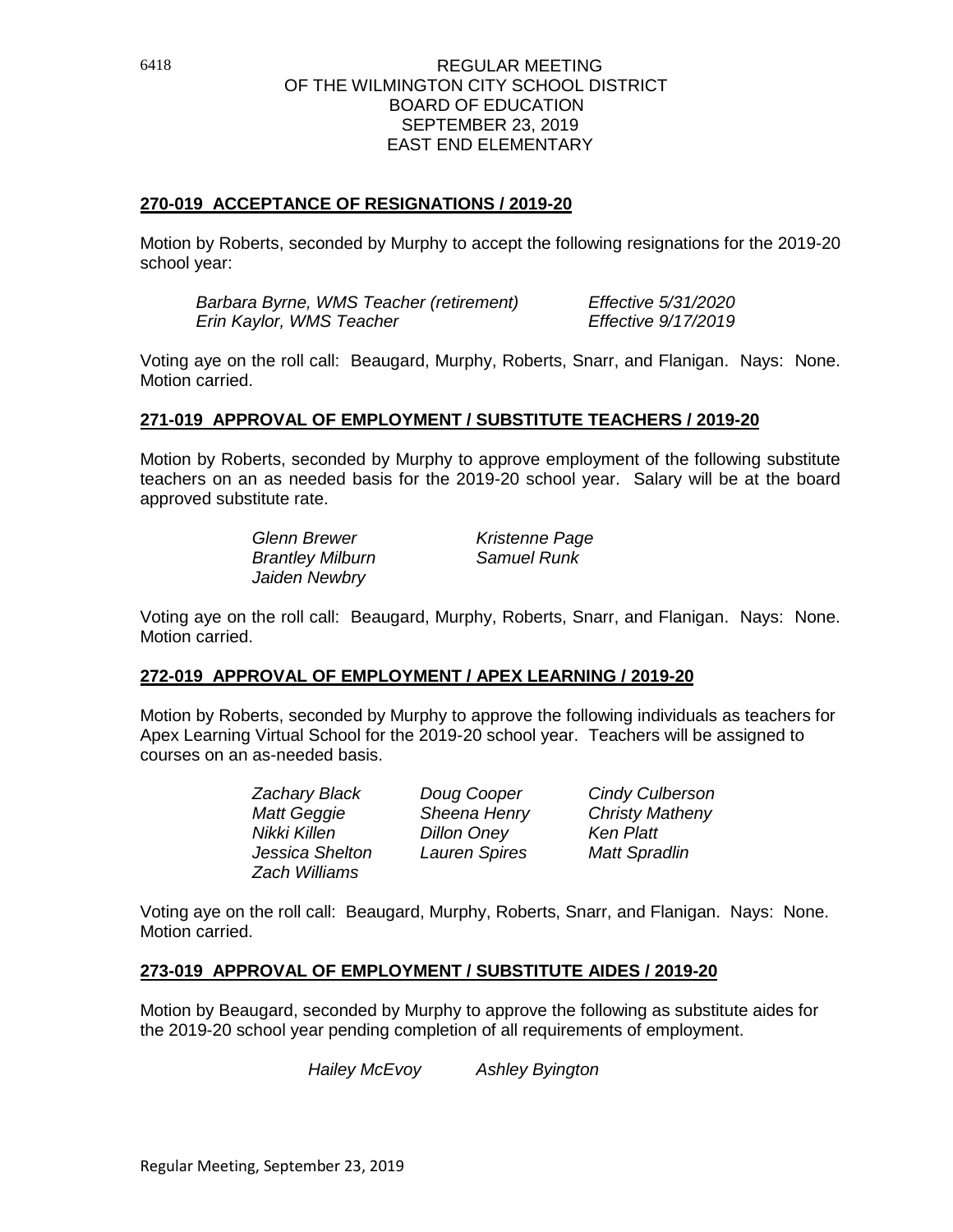Voting aye on the roll call: Beaugard, Murphy, Roberts, Snarr, and Flanigan. Nays: None. Motion carried.

## **274-019 APPROVAL OF UNPAID FAMILY MEDICAL LEAVE / DALLAS / 2-19-20**

Motion by Beaugard, seconded by Murphy to approve eight unpaid days of family medical leave for Angela Dallas, secretary, effective 9/2/19 - 9/11/19 Voting aye on the roll call: Beaugard, Murphy, Roberts, Snarr, and Flanigan. Nays: None. Motion carried.

### **275-019 APPROVAL OF EMPLOYMENT / SUBSTITUTE CUSTODIAN / 2019-20**

Motion by Beaugard, seconded by Murphy to approve *Jonda Neff* as a substitute custodian effective 9/18/2019 pending completion of all requirements of employment. Voting aye on the roll call: Beaugard, Murphy, Roberts, Snarr, and Flanigan. Nays: None. Motion carried.

### **276-019 APPROVAL OF EMPLOYMENT / NON-TEACHING SUPPLEMENTAL CONTRACTS / 2019-20**

Motion by Beaugard, seconded by Murphy to approve employment of the following nonteaching supplemental contracts for the 2019-20 school year pending completion of all requirements of employment. Salaries are per the WEA negotiated supplemental salary schedule.

| Jermaine Issac        | JV Girls Basketball Coach      | \$3,421 |
|-----------------------|--------------------------------|---------|
| <b>Brian Long</b>     | 8th Grade Girls Basketball     | \$2,392 |
| <b>Dennis Nance</b>   | 7th Grade Girls Basketball     | \$2,392 |
| Luke Roy              | JV Boys Basketball Coach       | \$3,421 |
| Josh Fisher           | <b>Bowling Head Coach</b>      | \$2,392 |
| <b>Kelly Tolliver</b> | <b>Varsity Wrestling Coach</b> | \$5,758 |
| <b>Tim Wiederhold</b> | <b>MS Wrestling Coach</b>      |         |
| Zach Macella          | <b>MS Wrestling Assistant</b>  | \$2,392 |
| Carissa Macella       | Swimming Assistant (.5)        | \$1,196 |
| Sam Osborn            | Swimming Assistant (.5)        | \$1,196 |

Voting aye on the roll call: Beaugard, Murphy, Roberts, Snarr, and Flanigan. Nays: None. Motion carried.

#### **277-019 APPROVAL OF EMPLOYMENT / TRANPORTATION / BISHOP / 2019-20**

Motion by Beaugard, seconded by Murphy to approve *Greg Bishop* as bus driver at 5.5 hours daily for the 2019-20 school year effective 9/3/19 pending completion of all requirements of employment. Salary and benefits as per the OAPSE negotiated agreement. Voting aye on the roll call: Beaugard, Murphy, Roberts, Snarr, and Flanigan. Nays: None. Motion carried.

## **278-019 APPROVAL OF VOLUNTEERS / 2019-20**